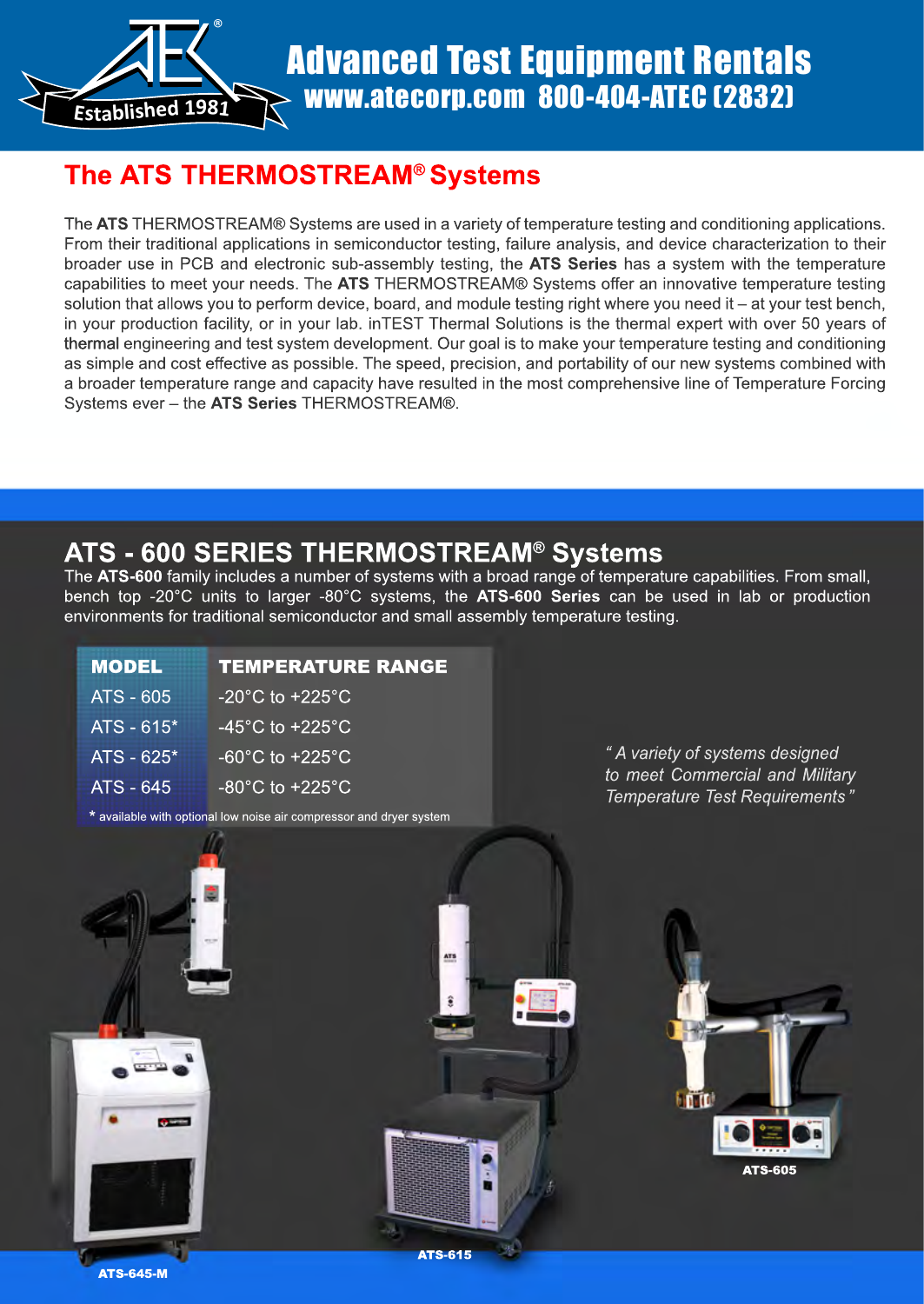

### **Features**

- LN2 not required
- Rapid temperature transitions of up to 18°C/sec
- 1.0°C accuracy
- 0.1°C resolution
- 5 year compressor warranty

#### **NEW**

- Ultimate high up to +300°C
- Ultimate low down to -100°C
- Extended reach for ease of use and optional extended height to accommodate all testheads
- ECO-Friendly feature saves power during idle periods
- Heated defrost to quickly rid the system of moisture buildup

## **ATS - 800 SERIES THERMOSTREAM® Systems**

The **ATS-800** family consists of several high capacity THERMOSTREAM® Systems all designed to quickly and precisely take your devices and modules to temperature. With ultimate temperature capabilities from -100°C to +300°C, not only is it possible to improve your throughput by accelerating your time to temperature, you can now test high power devices and larger thermal mass subjects at or beyond MIL-STD temperatures in a 24/7 environment. Whether used in the conventional "articulated arm" configuration or as a temperature source for an external chamber or enclosure, the **ATS-800 Series** is both powerful and versatile.

| "Improve throughput                                                   | <b>MODEL</b>     | <b>TEMPERATURE RANGE</b>                                          |  |
|-----------------------------------------------------------------------|------------------|-------------------------------------------------------------------|--|
| with systems capable<br>of transition rates up<br>to 18°C per second" | <b>ATS - 810</b> | $-80^{\circ}$ C to +225 $^{\circ}$ C                              |  |
|                                                                       | $ATS - 830$      | $-90^{\circ}$ C to $+225^{\circ}$ C<br>high capacity              |  |
|                                                                       | <b>ATS - 850</b> | -90 $^{\circ}$ C to +300 $^{\circ}$ C<br>high temp, high capacity |  |
|                                                                       | <b>ATS - 870</b> | -100°C to +225°C ultra-low temp                                   |  |
|                                                                       |                  |                                                                   |  |



The **ATS 800 Series** Models are available with a mechanical, articulated arm or a Turret for use with separate enclosures and chambers. Optionally, the mechanical arm can be equipped with an extended height feature.